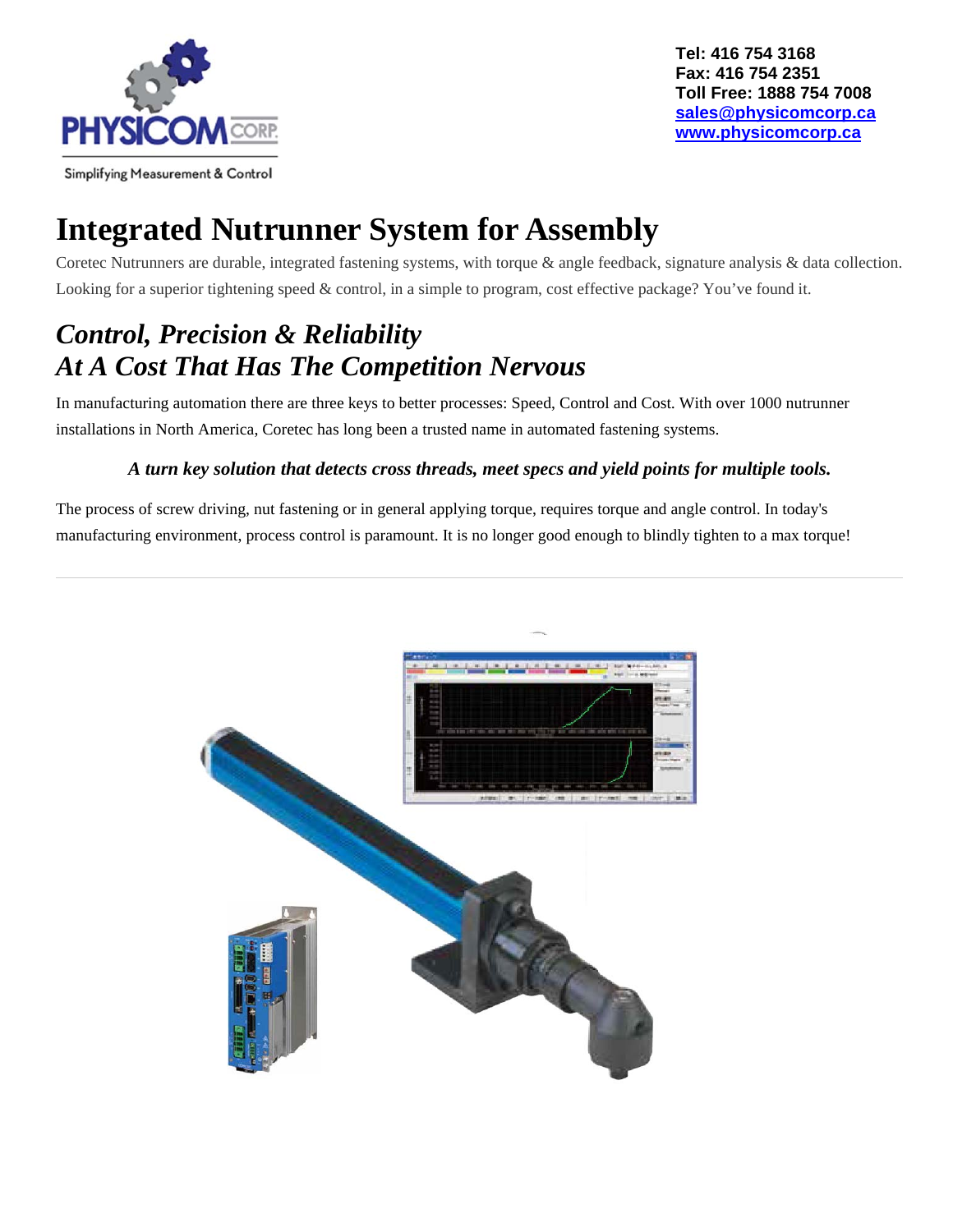

### **What Makes A Coretec Nutrunner Different?**



We achieve maximum reliability without sacrificing productivity, by tightening with an integrated tool that torques to where each individual bolt yields.

Coretec is pioneer in a well established industry, providing the control and monitoring capabilities needed to increase efficiency, at a cost that demonstrates our commitment to providing precision and value.

#### *It's time to take control of your assembly process. Simply monitoring is not enough.*

Electric Nut Runners feature an electromagnetic motor coupled to a planetary gear pack, then through a custom designed torque sensor. Virtually all electric motors have built in encoders, allowing them to control based on displacement and speed.

However, controlling only on displacement and speed is missing half of the equation for controlling press processes, we need to know the torques associated with these processes. To goal is to fasten and monitor torque, speed and angle in order to accurately judge the signature and decide pass/fail.

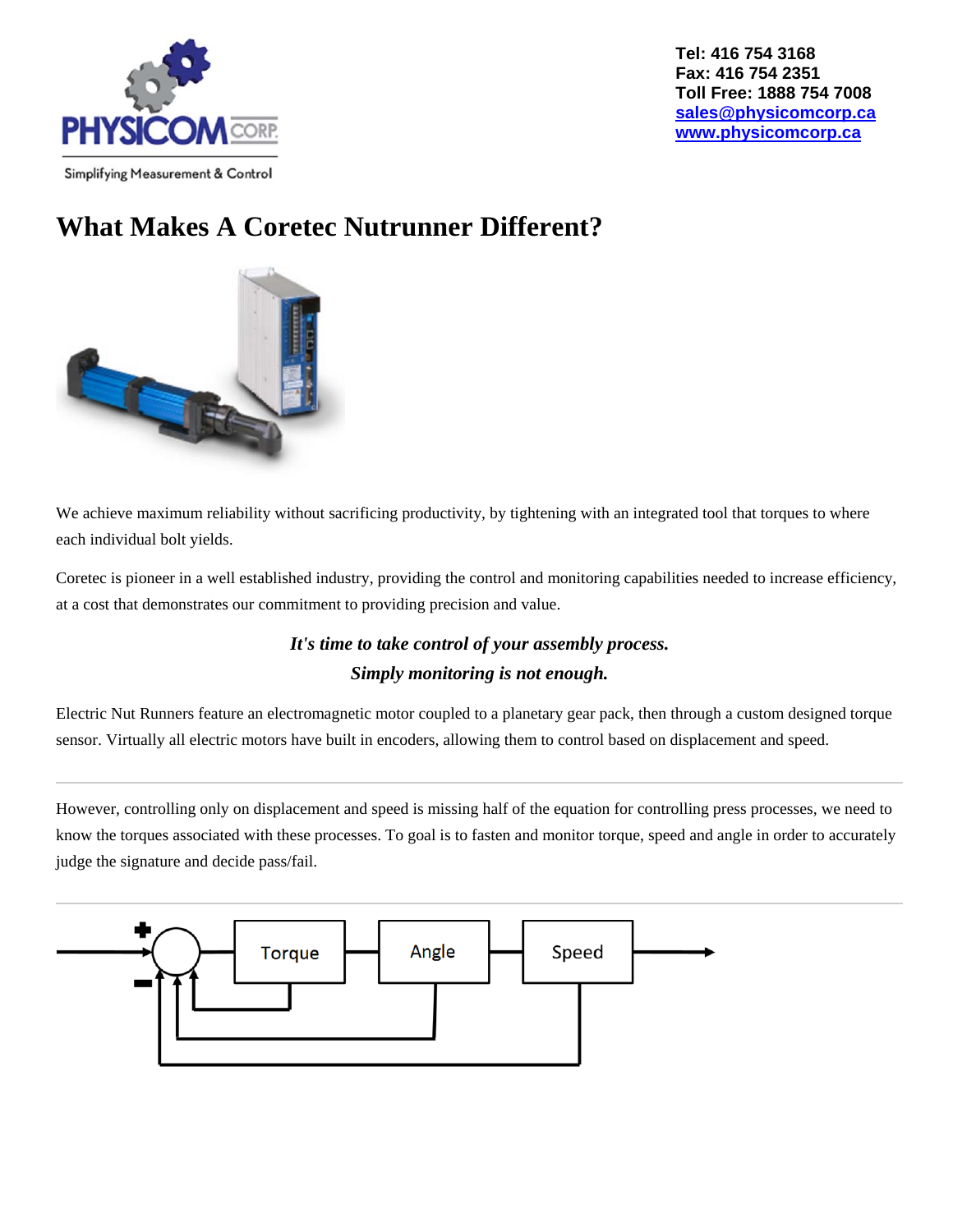

### **System Overview**

- Tool with Torque Sensor, Encoder
- All Interconnecting Cables
- Controller with Digital I/O, Profinet, EthernetIP, DeviceNET, etc.
- Configuration and Data Collection Software
- Optional PC for Data Collection of up to 32 Tools



**AC Servo NUTRUNNER**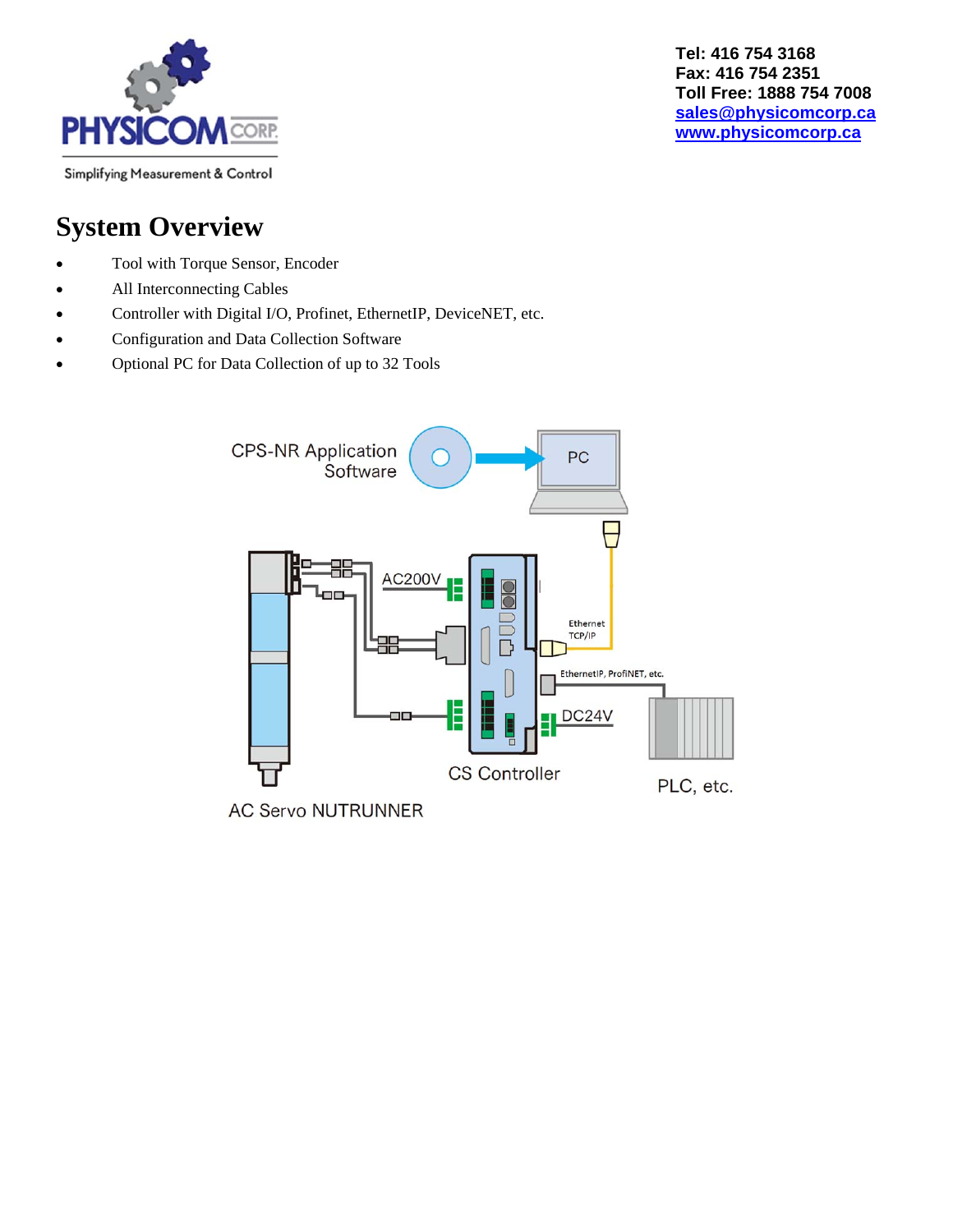

### **Intelligent Tool Design**

Our Nutrunner Tool is supplied as part of an integrated system. It arrives already assembled, so there's no need to piece a whole bunch of parts together. We've also integrated the amplifier and chip so the Controller knows what Tool is connected and there is no calibration needed.

#### *Maintain Less Parts and Have Less Down Time*

The system is delivered with a certified torque sensor, which has been thoroughly tested after being built. The tool has an ID chip, so there's n calibrations needed, and no loss time during changeover.

Coretec's planetary gear pack delivers reliable performance and durability, allowing for multiple torque ranges for the same form factor. Talk with an application engineer about your application today!

#### **Compact Controller Design**



- One of the most compact controllers on the market measurement 65 x 230 x 196 mm
- PC independent Control and Evaluation
- o PC is for Data Collection *ONLY*
- "Knows" which Servo Press Tool is connected
- Power Requirements
- o 220 VAC for motor
- o 24 VDC supply for controller
- Comprehensive PLC Interface Options
- o Digital I/O, EthernetIP, Profibus, Profinet, CC-Link DeviceNet
- o All Parameters can be read/set PLC (i.e. live load, peak force/stroke, set serial numbers, program limits, pass/fail criteria, etc)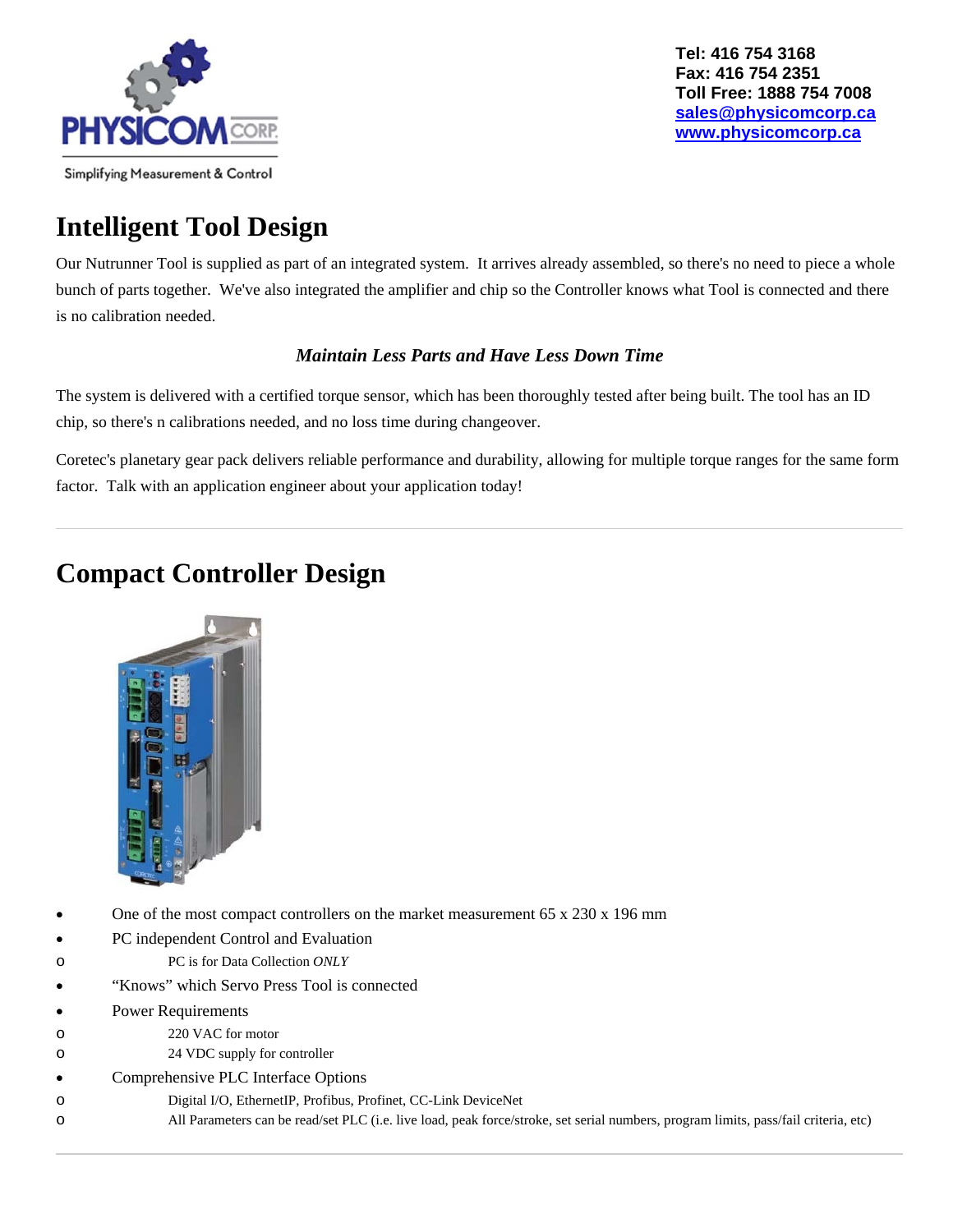

## **Control & Signature Analysis**

Torque, Angle & Speed feedback allows for program steps that ensure proper turn down, with the ability to detect for cross threading & bolt yield. A master controller

*Superior control and 100% process monitoring doesn't have to break the budget.* 



Dial in, Drag and Drop Interface allows you to:

- Limits (e.g. Peak Force, Final Stroke, User Definable, etc.)
- Up to 32 Zones (Tolerance Envelopes)
- Up to 4 Frames (Windows)